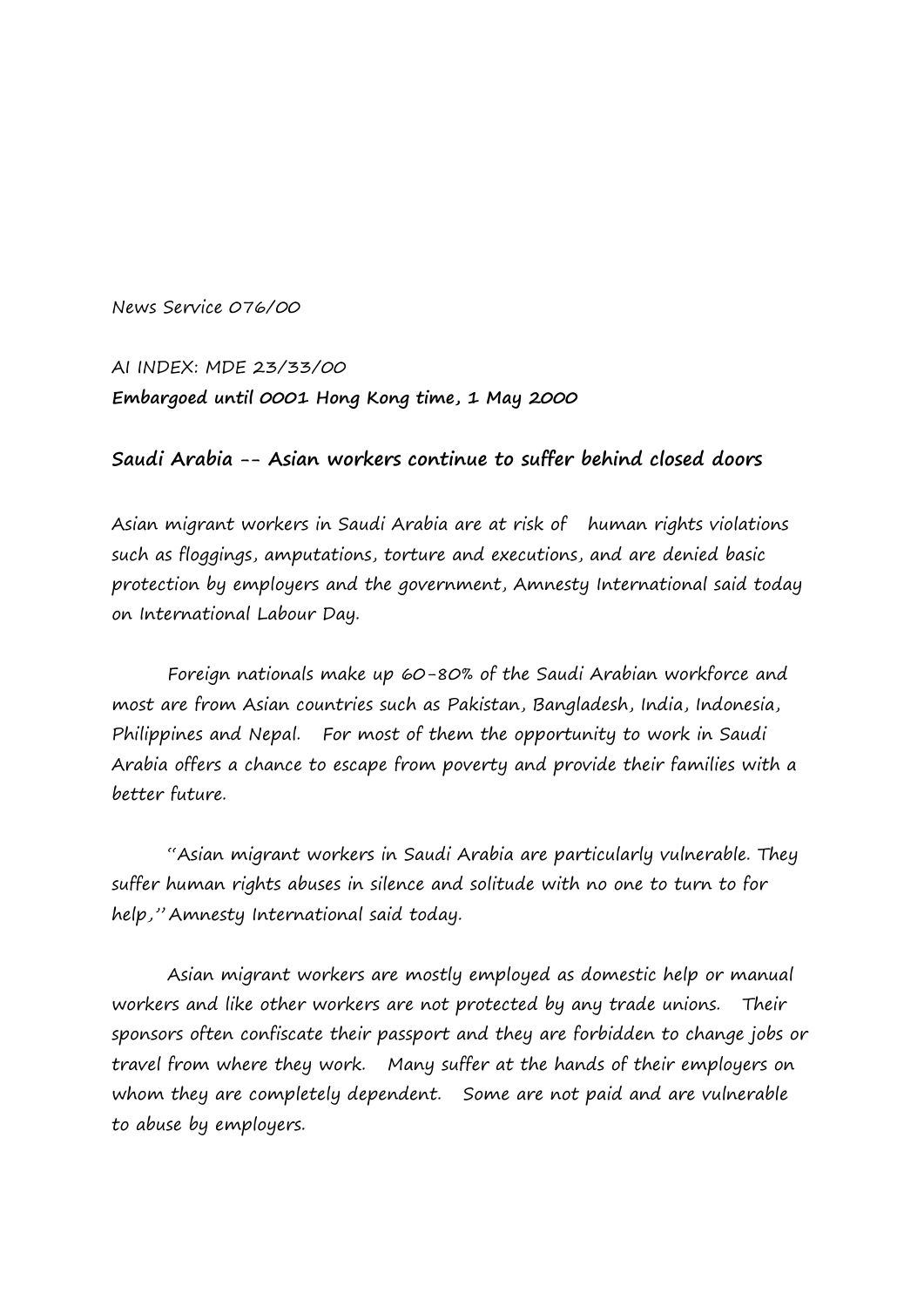Once arrested they may be tricked or coerced into signing a statement in Arabic, which they don't understand. They are not informed of their rights, nor of the judicial process that awaits them. They have no access to a lawyer and are often denied consular access. Letters to their family back home may have to be smuggled outside the prison. This, coupled with the lack of access to influential members of society to intercede on their behalf, means that they are more likely than Saudi Arabians to be executed, flogged and suffer amputation.

Indonesian domestic worker Soleha Anam, was executed in 1997 in connection with the murder of her employer. Her family tried to get help from the Indonesian embassy and the labour supply company, but were brushed aside. They learnt of her execution only when the press reported it.

Of the 767 executions recorded by Amnesty International between 1990 and 1999, over half were migrant workers and a high proportion of those were Asian.

Filipino national James Rebenito was convicted of murder and executed in June 1996. He was held incommunicado for over two years before the Saudi Arabian authorities informed the Philippines embassy he had "confessed to murder". Despite requests from family and consular officials for access to his trial, his wife was allowed to see him only once before his execution. She told Amnesty International that he proclaimed his innocence and had witnesses to prove it. All were questioned by police but none were called to testify at the trial.

Female migrant workers are particularly vulnerable as targets of discriminatory practices. Nieves, a Filipina who was working as a maid in Riyadh in 1992, was invited by a married couple to celebrate the wife's birthday at a restaurant. A group of mutawa'een (religious police) entered the restaurant, saw the group, and arrested them on suspicion of prostitution. She was deceived into signing a statement in Arabic which she thought was a release form. Nieves was sentenced to 25 days' imprisonment and 60 lashes, which were carried out.